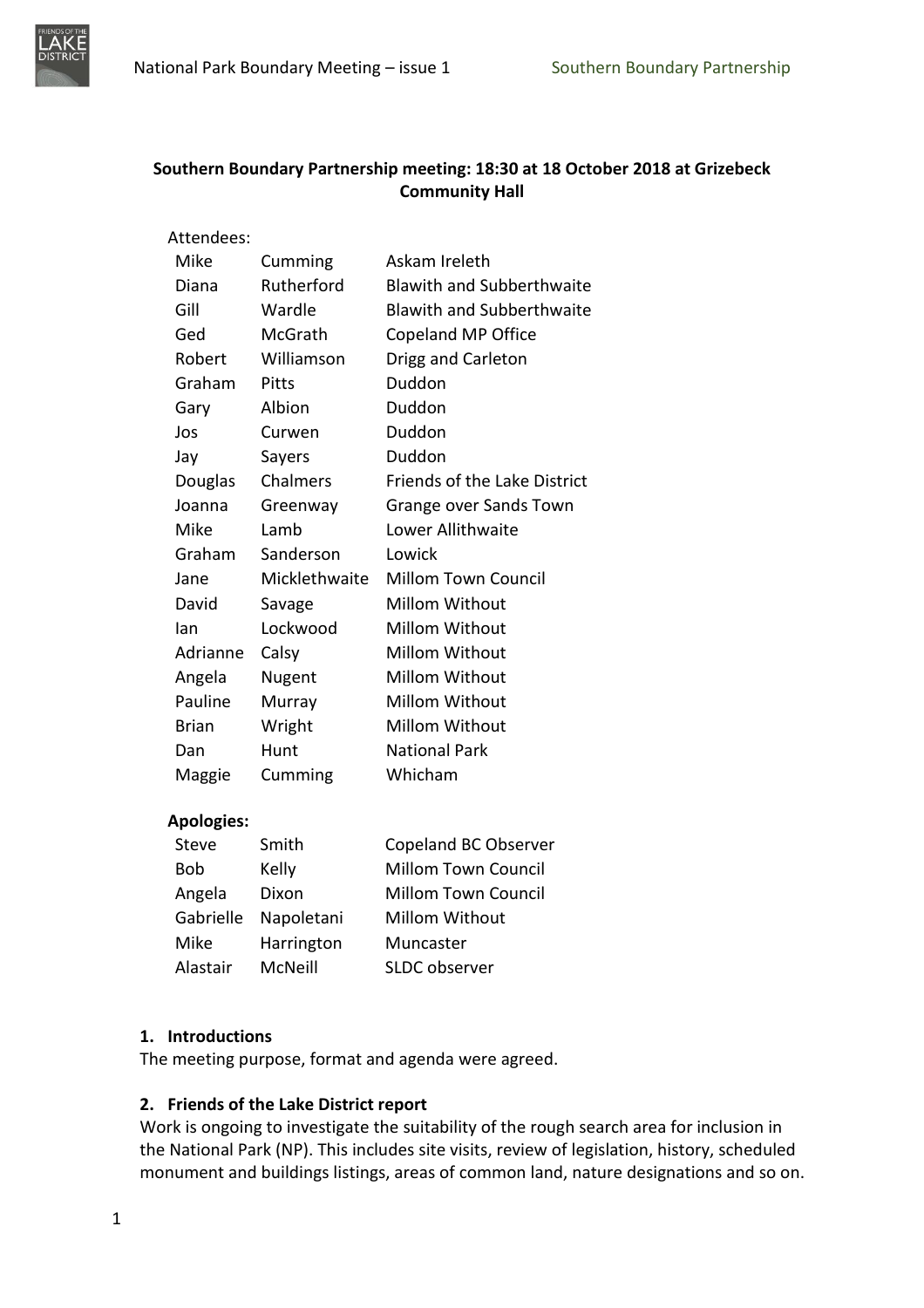One of the country's most respected landscape consultants, Alison Farmer, has been engaged by the Friends of the Lake District (FoLD) to do this work. Her brief is to ensure that the potential area for inclusion meets the criteria for 1) landscape and cultural heritage values and 2) Visitor enjoyment potential for quiet and appropriate relaxation. The resultant report will be submitted to Natural England for consideration.

Separately, a review of all National Parks instigated by Michael Gove is ongoing by Julian Glover to ensure that the designations are still appropriate. Julian Glover was expected to have visited the NP in September but this has been moved back to the end of October although the report is still expected summer 2019. Douglas Chalmers (DC) noted that in conversations with Julian Glover he expressed positive views about the national park designations with the potential for them being 'better' and 'bigger'. The belief is that Michael Gove is genuine in his support for National Parks.

The source of the funding for the Lake District National Park landscape consultation was questioned and DC explained that this was funded by FoLD with the strong support of the trustees. FoLD had been formed over 80 years ago to lobby for the creation of the National Park and had been involved in the recent extension to the East to link with the Yorkshire Dales National Park. David Savage highlighted that the contribution of resource and funding by the FoLD to the investigation of the potential Southern Boundary extension should not be underestimated and he thanked FoLD for their commitment.

# **3. Terms of reference**

A draft of the Terms of Reference for the Southern Boundary Partnership had been circulated in advance of the meeting on the basis that it is important for the group to have a constitution. The Terms of Reference had been based on that document adopted for the Parish Council Coordination Group. It was noted that this had worked well for this group. Several minor changes were proposed and accepted, including changing the  $1<sup>st</sup>$  purpose of the NP to include agreeing (as well as developing) a case for extension.

It was explained that Parish Councils can withdraw from the partnership if they cannot commit to the Terms of Reference and can later rejoin. It is considered essential for accountability that the Southern Boundary Partnership has an agreed constitution.

The next step is for Parish Council representatives to take the Terms of Reference back to their Parish Councils for agreement and noting in Parish Council minutes.

# **(A revised copy of the ToR will be circulated with the meeting notes)**

# **4. Appointments**

It was proposed by R Williamson and seconded by Diana Rutherford that David Savage serves as the Chair of the Partnership.

There was a broad discussion of the appointment of a Deputy Chair, but it was felt that this can be considered at the next meeting, once attendees had time to consider this post.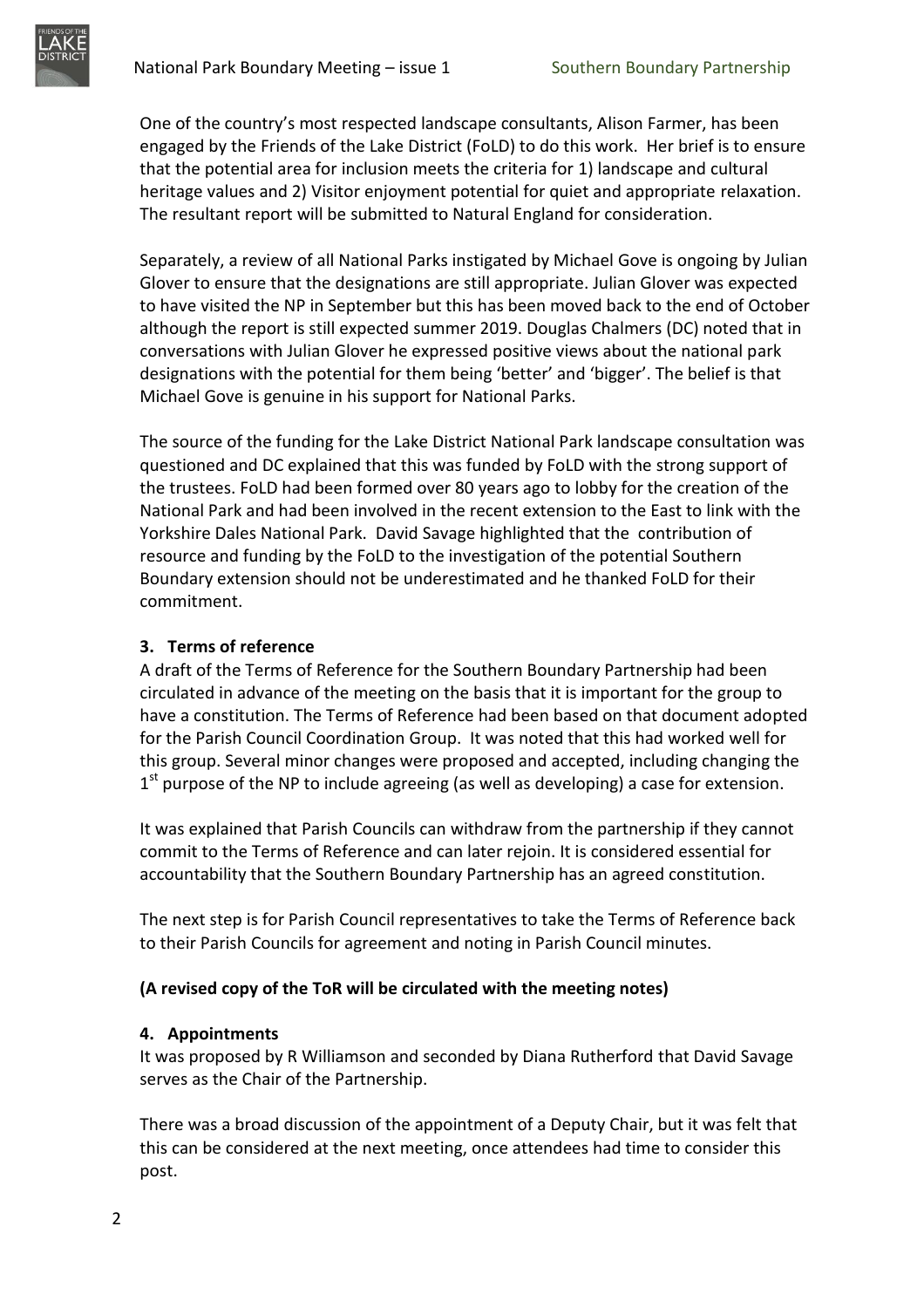

Adrianne Calsy had previously volunteered to serve as meeting secretary (post meeting note: and would share this role with Gabby Napoletani).

# **5. Meeting arrangements**

Various arrangements for future meetings were agreed:

- Meetings will be held monthly as a good basis for exchanging information with Parish Councils
- Grizebeck is a convenient venue
- Starting at 18:30 suits those present

Meeting topics should include:

- Tourism
- Housing
- Infrastructure
- Planning Framework
- Transport and additional traffic
- Economic impact (potential for increased prosperity)

The impact of change was also discussed, particularly on the tranquility, quiet and aesthetic qualities of this area can best be considered. One starting point for the boundary change consideration was protection of the landscape for future generations but Douglas Chalmers highlighted that it is important that both criteria – landscape protection *and* public enjoyment – for a National Park are taken into account.

The experience of people in the Eastern National Park extension should be drawn upon to share their views on the realisation of benefits and detriments of boundary changes.

The forward plan is for public consultation on the proposed boundary change, by public road shows, from March/April 2019. By this time the landscape consultant report suggesting an evidence based boundary within the rough area of search should be available. It was emphasized that the boundary must be evidence based (e.g. areas within the proposed new boundary should meet the National Park criteria) but there could be pragmatic use of existing boundaries and features.

# **6. Farming and agriculture**

Dan Hunt presented 4 key points for farming and agriculture related to the National Park Boundary, based on his personal views developed for his experience as an environmental consultant.

**1) Farming is the key factor in the management of the National Park landscape** The National Park authority understands this point and this has been reinforced by the granting of the World Heritage Site status. The social fabric that underlies the National Park is seen as critical to its continuation.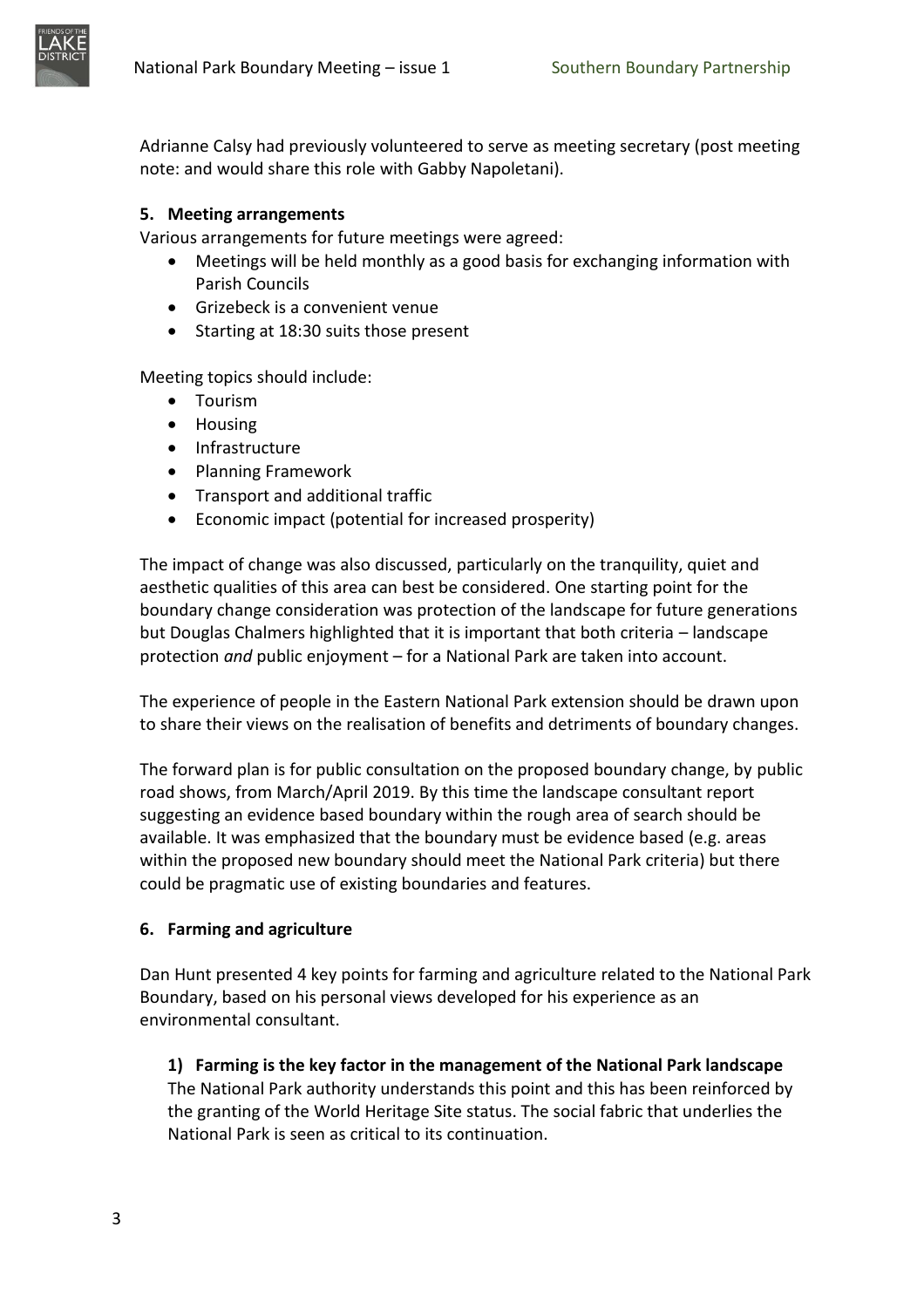

Farming represents the predominant land use but tourism represents the largest revenue. The viability of the generations old family farms on which landscape maintenance depends is a concern.

# **2) Economic challenges and farming support**

A map was circulated to show the distribution of the uptake of agri-environment schemes within Cumbria: there is visibly more support within than outwith the National Park. These schemes are particularly important for hill farmers in particular as their income would be very low otherwise.

# **3) The Common Agriculture Policy (CAP) will disappear upon the UK leaving the EU**

Upon Brexit farming money will no longer be ring fenced for agriculture and could be spent on the NHS, education etc instead. There is movement now to provide payment to farmers not for farming only but for public goods – water management, land access, biodiversity etc – that they provide. Farmers within the National Park would be in a stronger position for funding than those outwith. Even if the UK does not leave the EU the move is for government support for farm businesses to be replaced by support for environmental stewardship.

# **4) Planning**

Planning legislation and the planning process related to farming is the same within and outwith the National Park. A planning application can be approved but with more consideration of how the development is achieved sensitively. The policy for development within the National Park may be different than for development outside the National Park and there is a restriction on major development within the National Park.

Douglas Chalmers noted that more than 90% of tourists visit the National Park for the landscape. Farming families are vital to maintaining the communities which underpin the National Park. As funding follows landscape and designations being within a protected landscape should attract more funding than if outwith.

It was explained that the National Park cannot lobby government on its own behalf as it is part of DEFRA. It is important to note that various bodies such as the RSPB and NFU that do have an interest in the National Park must make sure that any potentially conflicting views on land use etc are resolved amongst themselves before they seek funding.

It was suggested that from a farming perspective that more access to agri-environment funding is seen as a positive factor of the National Park but more restrictive planning is seen as a negative factor. Also, there is some ill-feeling amongst farmers about the National Trust rather than the National Park.

Within the National Park there is more support for access upkeep than outwith the Park. Anecdotal information from the Eastern extension to the National Park suggests there is more visitor activity but not at levels which have a detrimental impact. . Within the